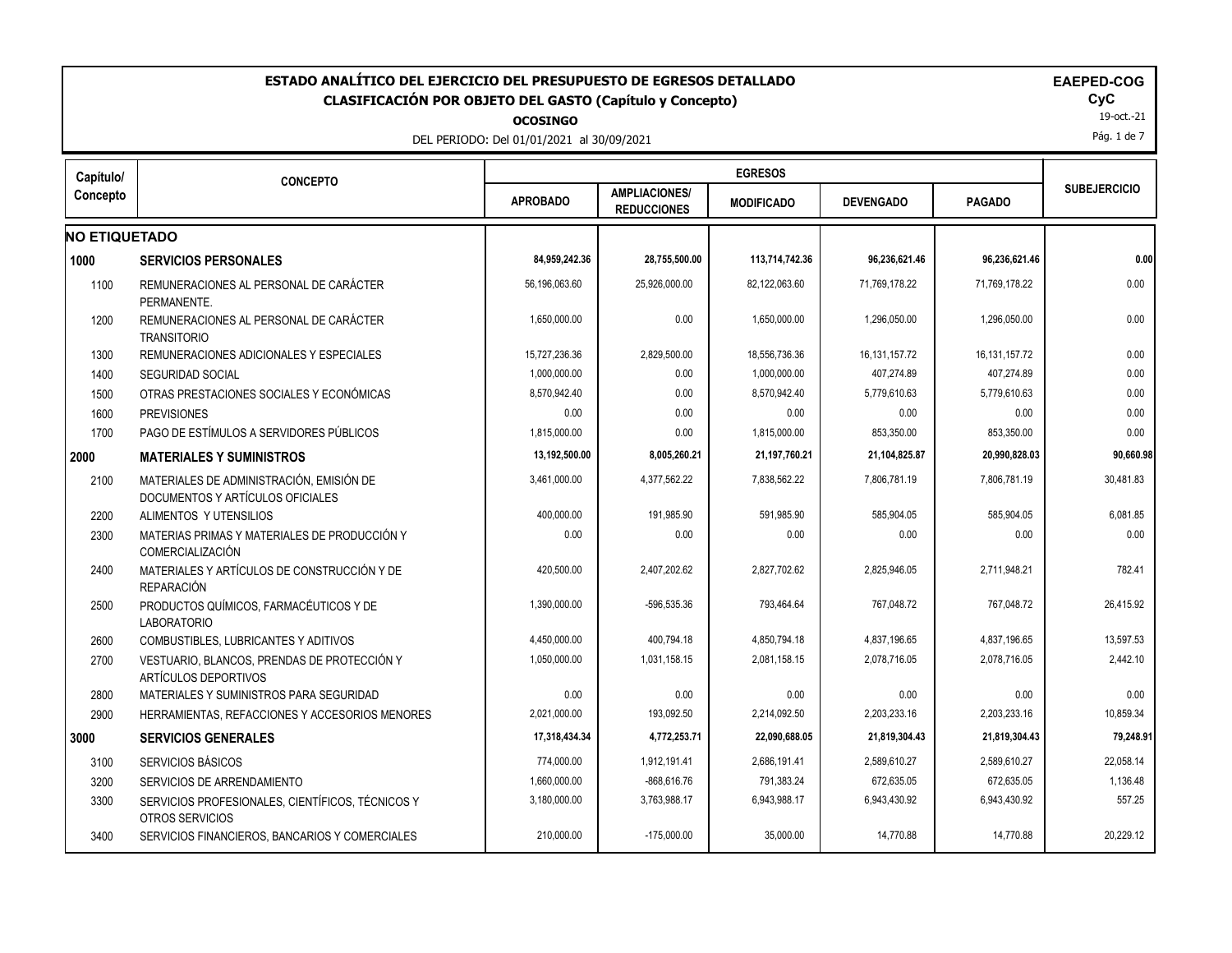**OCOSINGO**

DEL PERIODO: Del 01/01/2021 al 30/09/2021

|  | <b>EAEPED-CC</b> |  |  |  |
|--|------------------|--|--|--|
|  |                  |  |  |  |

19-oct.-21

Pág. 2 de 7

| Capítulo/ | <b>CONCEPTO</b>                                                       |                 |                                            | <b>EGRESOS</b>    |                  |               |                     |
|-----------|-----------------------------------------------------------------------|-----------------|--------------------------------------------|-------------------|------------------|---------------|---------------------|
| Concepto  |                                                                       | <b>APROBADO</b> | <b>AMPLIACIONES/</b><br><b>REDUCCIONES</b> | <b>MODIFICADO</b> | <b>DEVENGADO</b> | <b>PAGADO</b> | <b>SUBEJERCICIO</b> |
| 3500      | SERVICIOS DE INSTALACIÓN, REPARACIÓN,<br>MANTENIMIENTO Y CONSERVACIÓN | 1,070,760.00    | -399,279.32                                | 671,480.68        | 662,791.62       | 662,791.62    | 8,689.06            |
| 3600      | SERVICIOS DE COMUNICACIÓN SOCIAL Y PUBLICIDAD                         | 2,500,000.00    | -679,000.00                                | 1,821,000.00      | 1,818,660.00     | 1,818,660.00  | 2,340.00            |
| 3700      | SERVICIOS DE TRASLADO Y VIÁTICOS                                      | 1,840,000.00    | $-393, 179.23$                             | 1,446,820.77      | 1,427,800.77     | 1,427,800.77  | 19,020.00           |
| 3800      | <b>SERVICIOS OFICIALES</b>                                            | 2,715,684.34    | 2,257,655.29                               | 4,973,339.63      | 4,970,889.06     | 4,970,889.06  | 2,450.57            |
| 3900      | OTROS SERVICIOS GENERALES                                             | 3,367,990.00    | $-646,505.85$                              | 2,721,484.15      | 2.718.715.86     | 2,718,715.86  | 2,768.29            |
| 4000      | TRANSFERENCIAS, ASIGNACIONES, SUBSIDIOS Y OTRAS AYI                   | 23,698,978.29   | 3,107,818.29                               | 26,806,796.58     | 21,485,037.67    | 21,485,037.67 | 384,471.77          |
| 4100      | TRANSFERENCIAS INTERNAS Y ASIGNACIONES AL SECTOR<br>PÚBLICO           | 19,749,148.57   | $-1,274,914.93$                            | 18,474,233.64     | 13,536,946.50    | 13,536,946.50 | 0.00                |
| 4200      | TRANSFERENCIAS AL RESTO DEL SECTOR PÚBLICO                            | 0.00            | 0.00                                       | 0.00              | 0.00             | 0.00          | 0.00                |
| 4300      | SUBSIDIOS Y SUBVENCIONES                                              | 0.00            | 0.00                                       | 0.00              | 0.00             | 0.00          | 0.00                |
| 4400      | AYUDAS SOCIALES                                                       | 3,949,829.72    | 4,382,733.22                               | 8,332,562.94      | 7,948,091.17     | 7,948,091.17  | 384,471.77          |
| 4500      | PENSIONES Y JUBILACIONES                                              | 0.00            | 0.00                                       | 0.00              | 0.00             | 0.00          | 0.00                |
| 4600      | TRANSFERENCIAS A FIDEICOMISOS, MANDATOS Y OTROS<br>ANÁLOGOS           | 0.00            | 0.00                                       | 0.00              | 0.00             | 0.00          | 0.00                |
| 4700      | TRANSFERENCIAS A LA SEGURIDAD SOCIAL                                  | 0.00            | 0.00                                       | 0.00              | 0.00             | 0.00          | 0.00                |
| 4800      | <b>DONATIVOS</b>                                                      | 0.00            | 0.00                                       | 0.00              | 0.00             | 0.00          | 0.00                |
| 4900      | <b>TRANSFERENCIAS AL EXTERIOR</b>                                     | 0.00            | 0.00                                       | 0.00              | 0.00             | 0.00          | 0.00                |
| 5000      | <b>BIENES MUEBLES, INMUEBLES E INTANGIBLES</b>                        | 0.00            | 100,000.00                                 | 100,000.00        | 0.00             | 0.00          | 0.00                |
| 5100      | MOBILIARIO Y EQUIPO DE ADMINISTRACIÓN                                 | 0.00            | 100,000.00                                 | 100,000.00        | 0.00             | 0.00          | 0.00                |
| 5200      | MOBILIARIO Y EQUIPO EDUCACIONAL Y RECREATIVO                          | 0.00            | 0.00                                       | 0.00              | 0.00             | 0.00          | 0.00                |
| 5300      | EQUIPO E INSTRUMENTAL MÉDICO Y DE LABORATORIO                         | 0.00            | 0.00                                       | 0.00              | 0.00             | 0.00          | 0.00                |
| 5400      | VEHÍCULOS Y EQUIPO DE TRANSPORTE                                      | 0.00            | 0.00                                       | 0.00              | 0.00             | 0.00          | 0.00                |
| 5500      | EQUIPO DE DEFENSA Y SEGURIDAD                                         | 0.00            | 0.00                                       | 0.00              | 0.00             | 0.00          | 0.00                |
| 5600      | MAQUINARIA, OTROS EQUIPOS Y HERRAMIENTAS                              | 0.00            | 0.00                                       | 0.00              | 0.00             | 0.00          | 0.00                |
| 5700      | ACTIVOS BIOLÓGICOS                                                    | 0.00            | 0.00                                       | 0.00              | 0.00             | 0.00          | 0.00                |
| 5800      | <b>BIENES INMUEBLES</b>                                               | 0.00            | 0.00                                       | 0.00              | 0.00             | 0.00          | 0.00                |
| 5900      | <b>ACTIVOS INTANGIBLES</b>                                            | 0.00            | 0.00                                       | 0.00              | 0.00             | 0.00          | 0.00                |
| 6000      | <b>INVERSIÓN PÚBLICA</b>                                              | 35,534,837.91   | $-8,388,542.64$                            | 27,146,295.27     | 24,271,102.98    | 23,779,597.29 | 0.00                |
| 6100      | OBRA PÚBLICA EN BIENES DE DOMINIO PÚBLICO                             | 33,234,837.91   | $-8,377,743.54$                            | 24,857,094.37     | 22,451,094.71    | 21,959,589.02 | 0.00                |
| 6200      | OBRA PÚBLICA EN BIENES DE DOMINIO PROPIO                              | 2,300,000.00    | $-10,799.10$                               | 2,289,200.90      | 1,820,008.27     | 1,820,008.27  | 0.00                |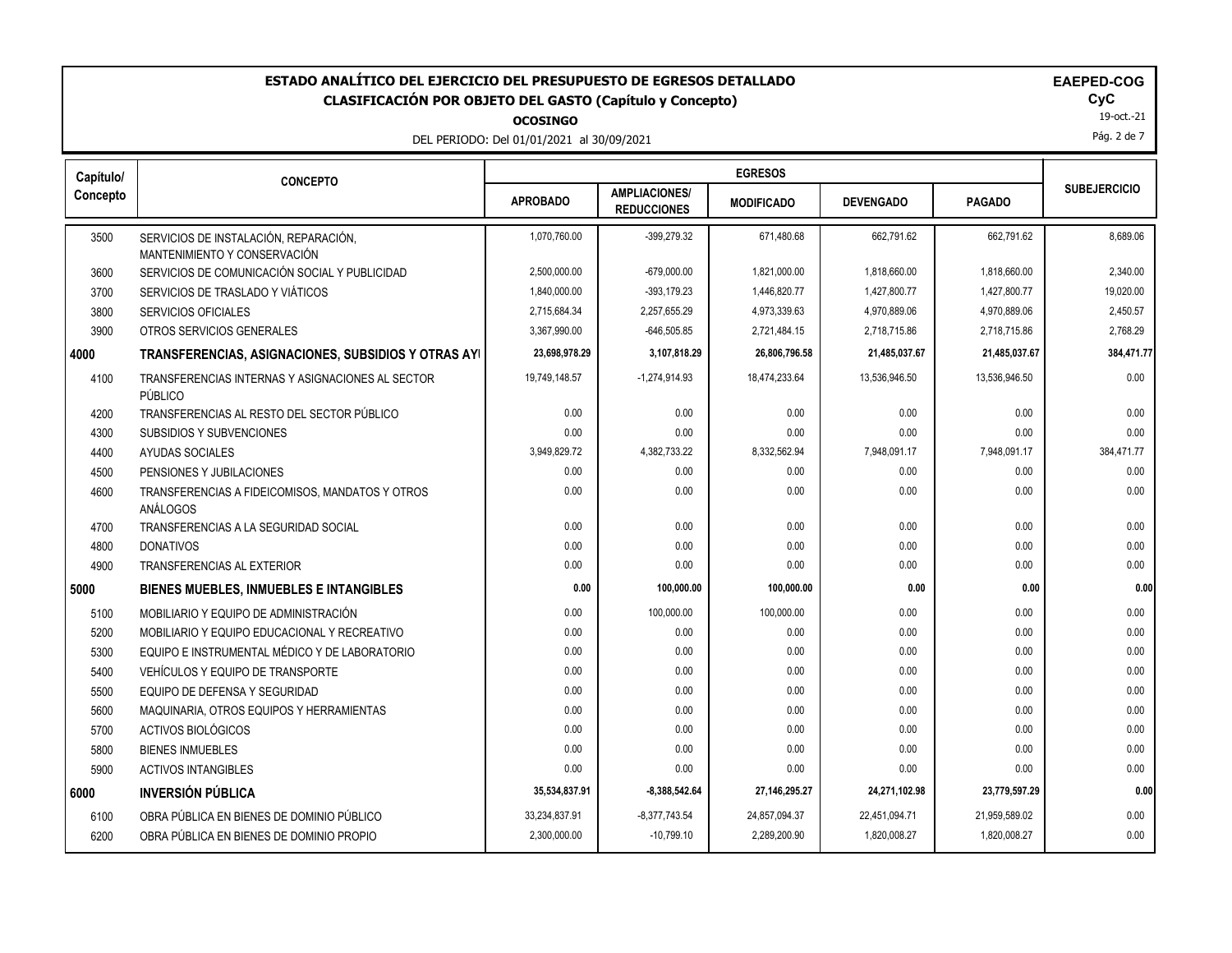**OCOSINGO**

DEL PERIODO: Del 01/01/2021 al 30/09/2021

| AEPEL | л, |
|-------|----|
|       |    |

19-oct.-21

Pág. 3 de 7

| Capítulo/         | <b>CONCEPTO</b>                                                         |                 |                                            | <b>EGRESOS</b>    |                  |               |                     |
|-------------------|-------------------------------------------------------------------------|-----------------|--------------------------------------------|-------------------|------------------|---------------|---------------------|
| Concepto          |                                                                         | <b>APROBADO</b> | <b>AMPLIACIONES/</b><br><b>REDUCCIONES</b> | <b>MODIFICADO</b> | <b>DEVENGADO</b> | <b>PAGADO</b> | <b>SUBEJERCICIO</b> |
| 6300              | PROYECTOS PRODUCTIVOS Y ACCIONES DE FOMENTO                             | 0.00            | 0.00                                       | 0.00              | 0.00             | 0.00          | 0.00                |
| 7000              | <b>INVERSIONES FINANCIERAS Y OTRAS PROVISIONES</b>                      | 0.00            | 0.00                                       | 0.00              | 0.00             | 0.00          | 0.00                |
| 7100              | INVERSIONES PARA EL FOMENTO DE ACTIVIDADES<br><b>PRODUCTIVAS</b>        | 0.00            | 0.00                                       | 0.00              | 0.00             | 0.00          | 0.00                |
| 7200              | ACCIONES Y PARTICIPACIONES DE CAPITAL                                   | 0.00            | 0.00                                       | 0.00              | 0.00             | 0.00          | 0.00                |
| 7300              | COMPRA DE TÍTULOS Y VALORES                                             | 0.00            | 0.00                                       | 0.00              | 0.00             | 0.00          | 0.00                |
| 7400              | CONCESIÓN DE PRÉSTAMOS                                                  | 0.00            | 0.00                                       | 0.00              | 0.00             | 0.00          | 0.00                |
| 7500              | INVERSIONES EN FIDEICOMISOS, MANDATOS Y OTROS<br>ANÁLOGOS               | 0.00            | 0.00                                       | 0.00              | 0.00             | 0.00          | 0.00                |
| 7600              | OTRAS INVERSIONES FINANCIERAS                                           | 0.00            | 0.00                                       | 0.00              | 0.00             | 0.00          | 0.00                |
| 7900              | PROVISIONES PARA CONTINGENCIAS Y OTRAS<br><b>EROGACIONES ESPECIALES</b> | 0.00            | 0.00                                       | 0.00              | 0.00             | 0.00          | 0.00                |
| 8000              | <b>PARTICIPACIONES Y APORTACIONES</b>                                   | 0.00            | 3,515,984.68                               | 3,515,984.68      | 0.00             | 0.00          | 3,515,984.68        |
| 8100              | <b>PARTICIPACIONES</b>                                                  | 0.00            | 3,515,984.68                               | 3,515,984.68      | 0.00             | 0.00          | 3,515,984.68        |
| 8300              | <b>APORTACIONES</b>                                                     | 0.00            | 0.00                                       | 0.00              | 0.00             | 0.00          | 0.00                |
| 8500              | <b>CONVENIOS</b>                                                        | 0.00            | 0.00                                       | 0.00              | 0.00             | 0.00          | 0.00                |
| 9000              | <b>DEUDA PÚBLICA</b>                                                    | 2,970,196.66    | $-2,970,196.66$                            | 0.00              | 0.00             | 0.00          | 0.00                |
| 9100              | AMORTIZACIÓN DE LA DEUDA PÚBLICA                                        | 0.00            | 0.00                                       | 0.00              | 0.00             | 0.00          | 0.00                |
| 9200              | INTERESES DE LA DEUDA PÚBLICA                                           | 0.00            | 0.00                                       | 0.00              | 0.00             | 0.00          | 0.00                |
| 9300              | COMISIONES DE LA DEUDA PÚBLICA                                          | 0.00            | 0.00                                       | 0.00              | 0.00             | 0.00          | 0.00                |
| 9400              | GASTOS DE LA DEUDA PÚBLICA                                              | 0.00            | 0.00                                       | 0.00              | 0.00             | 0.00          | 0.00                |
| 9500              | COSTO POR COBERTURAS                                                    | 0.00            | 0.00                                       | 0.00              | 0.00             | 0.00          | 0.00                |
| 9600              | APOYOS FINANCIEROS                                                      | 0.00            | 0.00                                       | 0.00              | 0.00             | 0.00          | 0.00                |
| 9900              | ADEUDOS DE EJERCICIOS FISCALES ANTERIORES<br>(ADEFAS)                   | 2,970,196.66    | $-2,970,196.66$                            | 0.00              | 0.00             | 0.00          | 0.00                |
| <b>ETIQUETADO</b> |                                                                         |                 |                                            |                   |                  |               |                     |
| 1000              | <b>SERVICIOS PERSONALES</b>                                             | 0.00            | 66,848,254.98                              | 66,848,254.98     | 49,929,436.64    | 46,642,697.67 | 0.00                |
| 1100              | REMUNERACIONES AL PERSONAL DE CARÁCTER<br>PERMANENTE.                   | 0.00            | 0.00                                       | 0.00              | 0.00             | 0.00          | 0.00                |
|                   |                                                                         |                 |                                            |                   |                  |               |                     |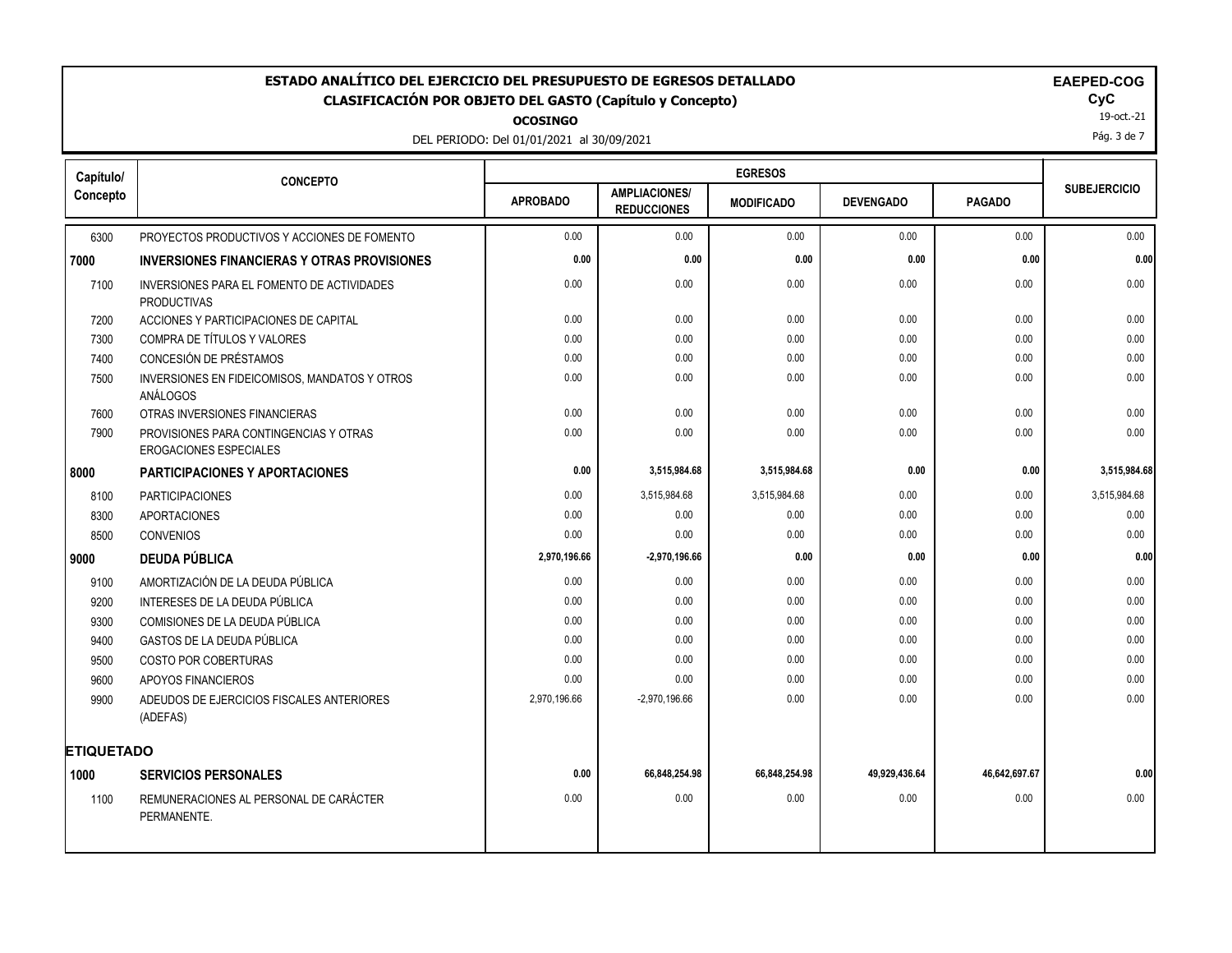**OCOSINGO**

DEL PERIODO: Del 01/01/2021 al 30/09/2021

| чрчу, |  |  |  |
|-------|--|--|--|
|       |  |  |  |
|       |  |  |  |

19-oct.-21

Pág. 4 de 7

| Capítulo/ | <b>CONCEPTO</b>                                                              |                 | <b>EGRESOS</b>                             |                   |                  |               |                     |
|-----------|------------------------------------------------------------------------------|-----------------|--------------------------------------------|-------------------|------------------|---------------|---------------------|
| Concepto  |                                                                              | <b>APROBADO</b> | <b>AMPLIACIONES/</b><br><b>REDUCCIONES</b> | <b>MODIFICADO</b> | <b>DEVENGADO</b> | <b>PAGADO</b> | <b>SUBEJERCICIO</b> |
| 1200      | REMUNERACIONES AL PERSONAL DE CARÁCTER<br><b>TRANSITORIO</b>                 | 0.00            | 45,271,144.30                              | 45,271,144.30     | 34,874,771.55    | 34,874,771.55 | 0.00                |
| 1300      | REMUNERACIONES ADICIONALES Y ESPECIALES                                      | 0.00            | 7,240,210.71                               | 7,240,210.71      | 5,506,815.59     | 5,506,815.59  | 0.00                |
| 1400      | <b>SEGURIDAD SOCIAL</b>                                                      | 0.00            | 0.00                                       | 0.00              | 0.00             | 0.00          | 0.00                |
| 1500      | OTRAS PRESTACIONES SOCIALES Y ECONÓMICAS                                     | 0.00            | 14,336,899.97                              | 14,336,899.97     | 9,547,849.50     | 6,261,110.53  | 0.00                |
| 1600      | <b>PREVISIONES</b>                                                           | 0.00            | 0.00                                       | 0.00              | 0.00             | 0.00          | 0.00                |
| 1700      | PAGO DE ESTÍMULOS A SERVIDORES PÚBLICOS                                      | 0.00            | 0.00                                       | 0.00              | 0.00             | 0.00          | 0.00                |
| 2000      | <b>MATERIALES Y SUMINISTROS</b>                                              | 0.00            | 26,236,533.89                              | 26,236,533.89     | 16,756,648.83    | 16,756,648.83 | 0.00                |
| 2100      | MATERIALES DE ADMINISTRACIÓN, EMISIÓN DE<br>DOCUMENTOS Y ARTÍCULOS OFICIALES | 0.00            | 177.101.53                                 | 177.101.53        | 142.942.16       | 142.942.16    | 0.00                |
| 2200      | ALIMENTOS Y UTENSILIOS                                                       | 0.00            | 13,742,811.71                              | 13,742,811.71     | 6,072,067.43     | 6,072,067.43  | 0.00                |
| 2300      | MATERIAS PRIMAS Y MATERIALES DE PRODUCCIÓN Y<br><b>COMERCIALIZACIÓN</b>      | 0.00            | 0.00                                       | 0.00              | 0.00             | 0.00          | 0.00                |
| 2400      | MATERIALES Y ARTÍCULOS DE CONSTRUCCIÓN Y DE<br><b>REPARACIÓN</b>             | 0.00            | 2,753,334.49                               | 2,753,334.49      | 2,753,334.49     | 2,753,334.49  | 0.00                |
| 2500      | PRODUCTOS QUÍMICOS, FARMACÉUTICOS Y DE<br><b>LABORATORIO</b>                 | 0.00            | 55,100.00                                  | 55,100.00         | 55,100.00        | 55.100.00     | 0.00                |
| 2600      | COMBUSTIBLES, LUBRICANTES Y ADITIVOS                                         | 0.00            | 7,760,000.00                               | 7,760,000.00      | 5,985,019.26     | 5,985,019.26  | 0.00                |
| 2700      | VESTUARIO, BLANCOS, PRENDAS DE PROTECCIÓN Y<br>ARTÍCULOS DEPORTIVOS          | 0.00            | 965,756.67                                 | 965,756.67        | 965,756.67       | 965,756.67    | 0.00                |
| 2800      | MATERIALES Y SUMINISTROS PARA SEGURIDAD                                      | 0.00            | 353,500.00                                 | 353,500.00        | 353,499.33       | 353,499.33    | 0.00                |
| 2900      | HERRAMIENTAS, REFACCIONES Y ACCESORIOS MENORES                               | 0.00            | 428.929.49                                 | 428.929.49        | 428.929.49       | 428.929.49    | 0.00                |
| 3000      | <b>SERVICIOS GENERALES</b>                                                   | 0.00            | 66,249,323.53                              | 66,249,323.53     | 55,921,879.45    | 55,921,879.45 | 0.00                |
| 3100      | SERVICIOS BÁSICOS                                                            | 0.00            | 21,000,000.00                              | 21,000,000.00     | 13,680,000.00    | 13,680,000.00 | 0.00                |
| 3200      | SERVICIOS DE ARRENDAMIENTO                                                   | 0.00            | 0.00                                       | 0.00              | 0.00             | 0.00          | 0.00                |
| 3300      | SERVICIOS PROFESIONALES, CIENTÍFICOS, TÉCNICOS Y<br>OTROS SERVICIOS          | 0.00            | 5,974,716.90                               | 5,974,716.90      | 4,285,769.34     | 4,285,769.34  | 0.00                |
| 3400      | SERVICIOS FINANCIEROS, BANCARIOS Y COMERCIALES                               | 0.00            | 3,572,955.68                               | 3,572,955.68      | 3,173,910.34     | 3,173,910.34  | 0.00                |
| 3500      | SERVICIOS DE INSTALACIÓN, REPARACIÓN,<br>MANTENIMIENTO Y CONSERVACIÓN        | 0.00            | 4,413,829.17                               | 4,413,829.17      | 3,879,205.79     | 3,879,205.79  | 0.00                |
| 3600      | SERVICIOS DE COMUNICACIÓN SOCIAL Y PUBLICIDAD                                | 0.00            | 0.00                                       | 0.00              | 0.00             | 0.00          | 0.00                |
| 3700      | SERVICIOS DE TRASLADO Y VIÁTICOS                                             | 0.00            | 368,408.80                                 | 368,408.80        | 223,581.00       | 223,581.00    | 0.00                |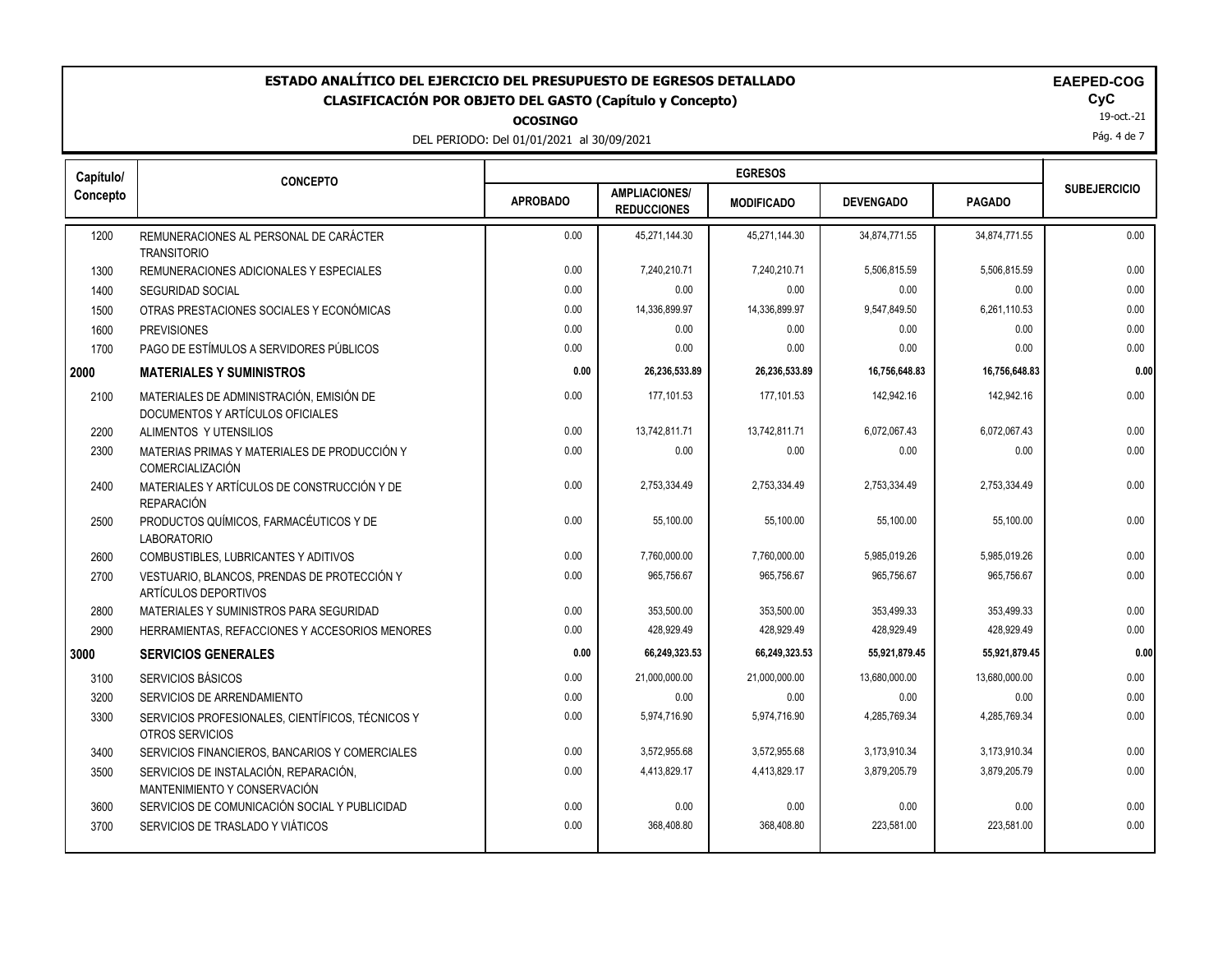### ESTADO ANALÍTICO DEL EJERCICIO DEL PRESUPUESTO DE EGRESOS DETALLADO<br>CLASIFICACIÓN POR OBJETO DEL GASTO (Capítulo y Concepto) **EXACTES DE ACASIFICACIÓN POR OBJETO** DEL GASTO (Capítulo y Concepto) **CLASIFICACIÓN POR OBJETO DEL GASTO (Capítulo y Concepto) CyC**

**OCOSINGO**

DEL PERIODO: Del 01/01/2021 al 30/09/2021

19-oct.-21

Pág. 5 de 7

| Capítulo/ | <b>CONCEPTO</b>                                             |                 |                                            | <b>EGRESOS</b>    |                  |                |                     |
|-----------|-------------------------------------------------------------|-----------------|--------------------------------------------|-------------------|------------------|----------------|---------------------|
| Concepto  |                                                             | <b>APROBADO</b> | <b>AMPLIACIONES/</b><br><b>REDUCCIONES</b> | <b>MODIFICADO</b> | <b>DEVENGADO</b> | <b>PAGADO</b>  | <b>SUBEJERCICIO</b> |
| 3800      | <b>SERVICIOS OFICIALES</b>                                  | 0.00            | 0.00                                       | 0.00              | 0.00             | 0.00           | 0.00                |
| 3900      | OTROS SERVICIOS GENERALES                                   | 0.00            | 30,919,412.98                              | 30,919,412.98     | 30,679,412.98    | 30,679,412.98  | 0.00                |
| 4000      | TRANSFERENCIAS, ASIGNACIONES, SUBSIDIOS Y OTRAS AYI         | 0.00            | 9,128,000.00                               | 9,128,000.00      | 7,118,000.00     | 7,118,000.00   | 0.00                |
| 4100      | TRANSFERENCIAS INTERNAS Y ASIGNACIONES AL SECTOR<br>PÚBLICO | 0.00            | 0.00                                       | 0.00              | 0.00             | 0.00           | 0.00                |
| 4200      | TRANSFERENCIAS AL RESTO DEL SECTOR PÚBLICO                  | 0.00            | 0.00                                       | 0.00              | 0.00             | 0.00           | 0.00                |
| 4300      | SUBSIDIOS Y SUBVENCIONES                                    | 0.00            | 0.00                                       | 0.00              | 0.00             | 0.00           | 0.00                |
| 4400      | AYUDAS SOCIALES                                             | 0.00            | 9,128,000.00                               | 9,128,000.00      | 7,118,000.00     | 7,118,000.00   | 0.00                |
| 4500      | PENSIONES Y JUBILACIONES                                    | 0.00            | 0.00                                       | 0.00              | 0.00             | 0.00           | 0.00                |
| 4600      | TRANSFERENCIAS A FIDEICOMISOS, MANDATOS Y OTROS<br>ANÁLOGOS | 0.00            | 0.00                                       | 0.00              | 0.00             | 0.00           | 0.00                |
| 4700      | TRANSFERENCIAS A LA SEGURIDAD SOCIAL                        | 0.00            | 0.00                                       | 0.00              | 0.00             | 0.00           | 0.00                |
| 4800      | <b>DONATIVOS</b>                                            | 0.00            | 0.00                                       | 0.00              | 0.00             | 0.00           | 0.00                |
| 4900      | <b>TRANSFERENCIAS AL EXTERIOR</b>                           | 0.00            | 0.00                                       | 0.00              | 0.00             | 0.00           | 0.00                |
| 5000      | <b>BIENES MUEBLES, INMUEBLES E INTANGIBLES</b>              | 0.00            | 9,904,155.86                               | 9,904,155.86      | 9,904,155.86     | 9,904,155.86   | 0.00                |
| 5100      | MOBILIARIO Y EQUIPO DE ADMINISTRACIÓN                       | 0.00            | 8,783,760.00                               | 8,783,760.00      | 8,783,760.00     | 8,783,760.00   | 0.00                |
| 5200      | MOBILIARIO Y EQUIPO EDUCACIONAL Y RECREATIVO                | 0.00            | 0.00                                       | 0.00              | 0.00             | 0.00           | 0.00                |
| 5300      | EQUIPO E INSTRUMENTAL MÉDICO Y DE LABORATORIO               | 0.00            | 0.00                                       | 0.00              | 0.00             | 0.00           | 0.00                |
| 5400      | VEHÍCULOS Y EQUIPO DE TRANSPORTE                            | 0.00            | 434,900.00                                 | 434,900.00        | 434,900.00       | 434,900.00     | 0.00                |
| 5500      | EQUIPO DE DEFENSA Y SEGURIDAD                               | 0.00            | 0.00                                       | 0.00              | 0.00             | 0.00           | 0.00                |
| 5600      | MAQUINARIA, OTROS EQUIPOS Y HERRAMIENTAS                    | 0.00            | 685,495.86                                 | 685,495.86        | 685,495.86       | 685,495.86     | 0.00                |
| 5700      | ACTIVOS BIOLÓGICOS                                          | 0.00            | 0.00                                       | 0.00              | 0.00             | 0.00           | 0.00                |
| 5800      | <b>BIENES INMUEBLES</b>                                     | 0.00            | 0.00                                       | 0.00              | 0.00             | 0.00           | 0.00                |
| 5900      | <b>ACTIVOS INTANGIBLES</b>                                  | 0.00            | 0.00                                       | 0.00              | 0.00             | 0.00           | 0.00                |
| 6000      | <b>INVERSIÓN PÚBLICA</b>                                    | 0.00            | 963,096,831.30                             | 963,096,831.30    | 817,000,781.42   | 812,000,781.42 | 0.00                |
| 6100      | OBRA PÚBLICA EN BIENES DE DOMINIO PÚBLICO                   | 0.00            | 945,208,574.50                             | 945,208,574.50    | 799,780,781.49   | 799,780,781.49 | 0.00                |
| 6200      | OBRA PÚBLICA EN BIENES DE DOMINIO PROPIO                    | 0.00            | 668,256.83                                 | 668,256.83        | 0.00             | 0.00           | 0.00                |
| 6300      | PROYECTOS PRODUCTIVOS Y ACCIONES DE FOMENTO                 | 0.00            | 17,219,999.97                              | 17,219,999.97     | 17,219,999.93    | 12,219,999.93  | 0.00                |
| 7000      | <b>INVERSIONES FINANCIERAS Y OTRAS PROVISIONES</b>          | 0.00            | 0.00                                       | 0.00              | 0.00             | 0.00           | 0.00                |
|           |                                                             |                 |                                            |                   |                  |                |                     |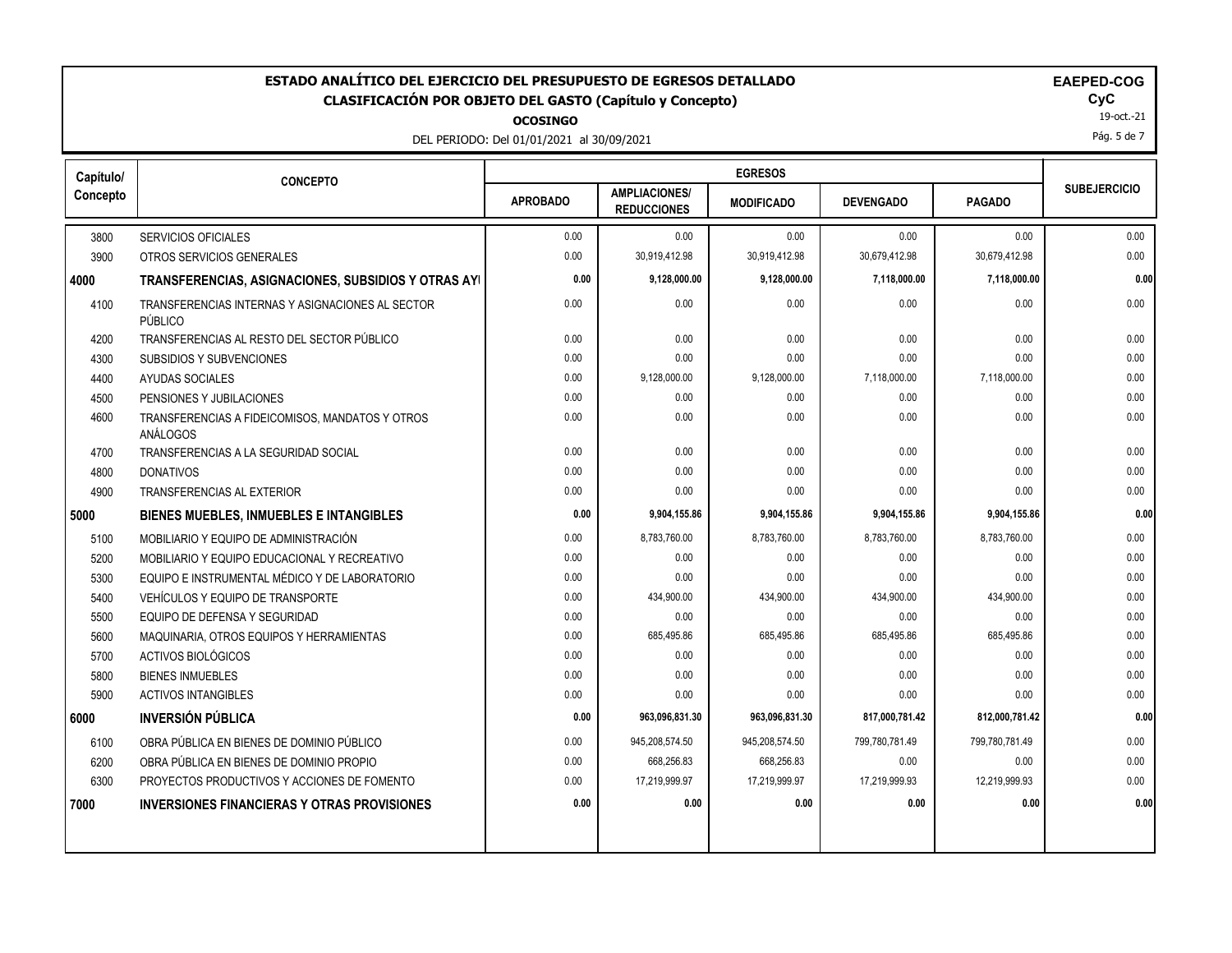DEL PERIODO: Del 01/01/2021 al 30/09/2021

| OCOSINGO |  |  |
|----------|--|--|
|          |  |  |

| Capítulo/ | <b>CONCEPTO</b>                                                         | <b>EGRESOS</b>   |                                            |                   |                  |                |                     |
|-----------|-------------------------------------------------------------------------|------------------|--------------------------------------------|-------------------|------------------|----------------|---------------------|
| Concepto  |                                                                         | <b>APROBADO</b>  | <b>AMPLIACIONES/</b><br><b>REDUCCIONES</b> | <b>MODIFICADO</b> | <b>DEVENGADO</b> | <b>PAGADO</b>  | <b>SUBEJERCICIO</b> |
| 7100      | INVERSIONES PARA EL FOMENTO DE ACTIVIDADES<br><b>PRODUCTIVAS</b>        | 0.00             | 0.00                                       | 0.00              | 0.00             | 0.00           | 0.00                |
| 7200      | ACCIONES Y PARTICIPACIONES DE CAPITAL                                   | 0.00             | 0.00                                       | 0.00              | 0.00             | 0.00           | 0.00                |
| 7300      | COMPRA DE TÍTULOS Y VALORES                                             | 0.00             | 0.00                                       | 0.00              | 0.00             | 0.00           | 0.00                |
| 7400      | CONCESIÓN DE PRÉSTAMOS                                                  | 0.00             | 0.00                                       | 0.00              | 0.00             | 0.00           | 0.00                |
| 7500      | INVERSIONES EN FIDEICOMISOS, MANDATOS Y OTROS<br>ANÁLOGOS               | 0.00             | 0.00                                       | 0.00              | 0.00             | 0.00           | 0.00                |
| 7600      | OTRAS INVERSIONES FINANCIERAS                                           | 0.00             | 0.00                                       | 0.00              | 0.00             | 0.00           | 0.00                |
| 7900      | PROVISIONES PARA CONTINGENCIAS Y OTRAS<br><b>EROGACIONES ESPECIALES</b> | 0.00             | 0.00                                       | 0.00              | 0.00             | 0.00           | 0.00                |
| 8000      | PARTICIPACIONES Y APORTACIONES                                          | 1,003,615,657.00 | -1,001,003,457.04                          | 2,612,199.96      | 0.00             | 0.00           | 2,612,199.96        |
| 8100      | <b>PARTICIPACIONES</b>                                                  | 0.00             | 0.00                                       | 0.00              | 0.00             | 0.00           | 0.00                |
| 8300      | <b>APORTACIONES</b>                                                     | 1,003,615,657.00 | $-1,001,003,457.04$                        | 2,612,199.96      | 0.00             | 0.00           | 2,612,199.96        |
| 8500      | <b>CONVENIOS</b>                                                        | 0.00             | 0.00                                       | 0.00              | 0.00             | 0.00           | 0.00                |
| 9000      | <b>DEUDA PÚBLICA</b>                                                    | 0.00             | 146,203,847.20                             | 146,203,847.20    | 146,203,847.20   | 146,203,847.20 | 0.00                |
| 9100      | AMORTIZACIÓN DE LA DEUDA PÚBLICA                                        | 0.00             | 146,203,847.20                             | 146,203,847.20    | 146,203,847.20   | 146,203,847.20 | 0.00                |
| 9200      | INTERESES DE LA DEUDA PÚBLICA                                           | 0.00             | 0.00                                       | 0.00              | 0.00             | 0.00           | 0.00                |
| 9300      | COMISIONES DE LA DEUDA PÚBLICA                                          | 0.00             | 0.00                                       | 0.00              | 0.00             | 0.00           | 0.00                |
| 9400      | GASTOS DE LA DEUDA PÚBLICA                                              | 0.00             | 0.00                                       | 0.00              | 0.00             | 0.00           | 0.00                |
| 9500      | COSTO POR COBERTURAS                                                    | 0.00             | 0.00                                       | 0.00              | 0.00             | 0.00           | 0.00                |
| 9600      | APOYOS FINANCIEROS                                                      | 0.00             | 0.00                                       | 0.00              | 0.00             | 0.00           | 0.00                |
| 9900      | ADEUDOS DE EJERCICIOS FISCALES ANTERIORES<br>(ADEFAS)                   | 0.00             | 0.00                                       | 0.00              | 0.00             | 0.00           | 0.00                |
|           |                                                                         |                  |                                            |                   |                  |                |                     |
|           |                                                                         |                  |                                            |                   |                  |                |                     |
|           |                                                                         |                  |                                            |                   |                  |                |                     |
|           |                                                                         |                  |                                            |                   |                  |                |                     |
|           |                                                                         |                  |                                            |                   |                  |                |                     |

19-oct.-21

Pág. 6 de 7